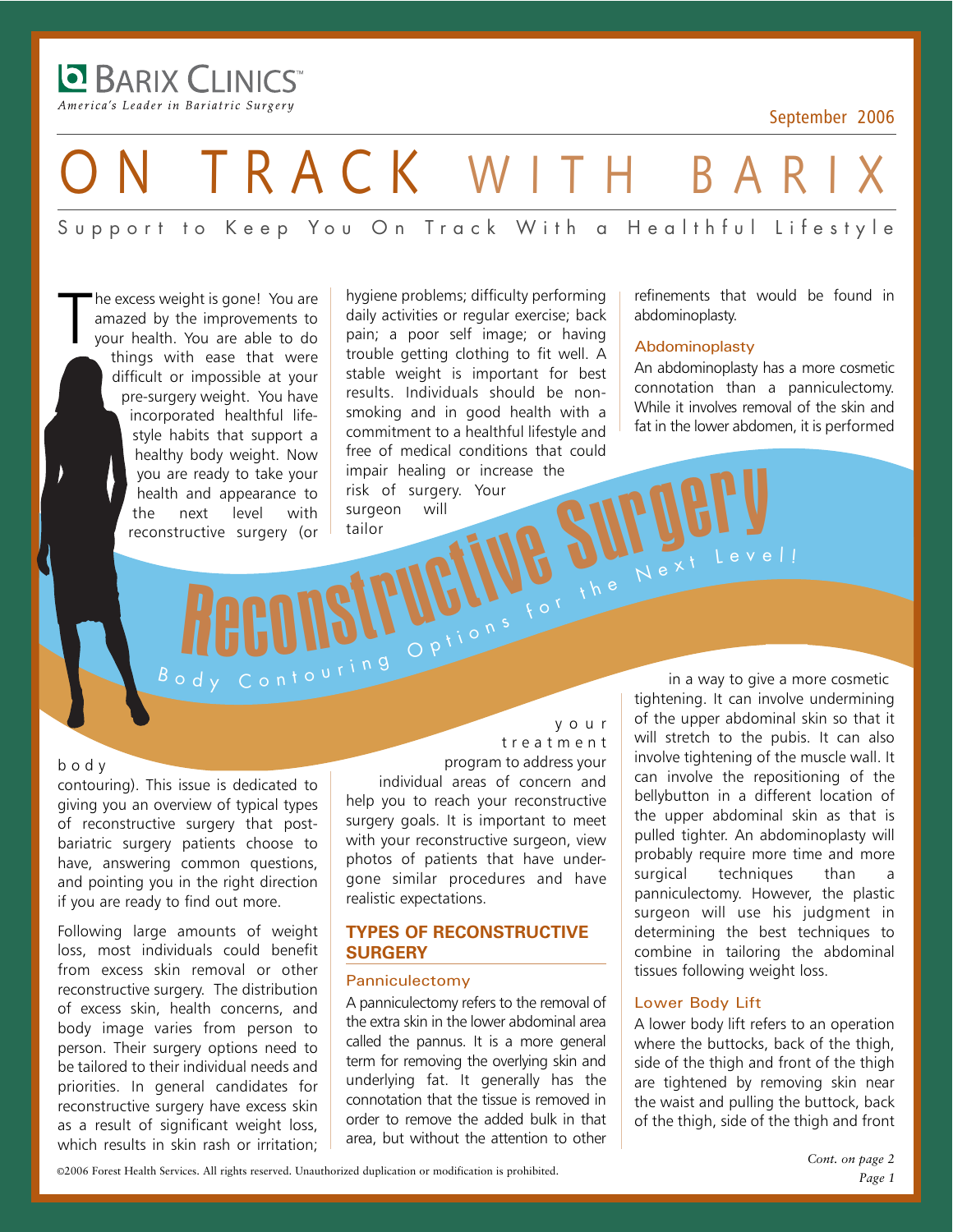of the thigh upwards, thereby lifting these tissues higher and tightening the buttock and thigh tissues. This procedure can be performed and combined with an abdominal skin tightening. If the patient has already had an abdominal skin tightening, the body lift can be extended to involve the inner thigh as well. It is a very powerful technique to help circumferentially tighten the trunk.

#### Upper Arm Lift (Brachioplasty)

An arm lift, also known as brachioplasty, is a surgical procedure to remove loose skin and excess fat deposits in the upper arm. Plastic surgeons will discuss brachioplasty with patients who want to tighten this skin and look as good as they feel. In some cases your plastic surgeon may suggest that liposuction be used alone or in conjunction with an arm lift to remove excess fat in the upper arms.

#### Breast Lift (Mastopexy)

A breast lift involves the removal of excess skin in the breast area, creating a more elevated and flattering appearance. Breast implants may be inserted in conjunction with mastopexy increasing both firmness and size.

#### Breast Enlargement (Augmentation)

Breast enlargement adds volume and symmetry.

#### Face Lift/ Neck Lift (Rhytidectomy)

Reduces sagging of the mid face, and neck.

# Frequently Asked Questions...

#### *Does the belly button remain after an adominoplasty?*

In most cases the bellybutton is preserved. The cases where the bellybutton cannot be salvaged involve large hernias that compromise the circulation to the bellybutton area. Even in that ?

case, a new bellybutton can often be created during the abdominal skin tightening surgery. There are cases where the patient is not interested in preserving the bellybutton and we will not recreate a new bellybutton if the patient does not wish to have one.

#### *When should a consultation be scheduled?*

After weight loss surgery, a consultation with a plastic surgeon should take place when the patient has had a significant weight loss approaching their goal weight. This may be a variable period of time for each patient. Often, the amount of skin redundancy in different areas of the body is not apparent to the patient until they are closer to their goal weight following the weight loss surgery. It is easier for the plastic surgeon to provide guidance in a consultation once the patient has seen where their weight loss has occurred and where the extra skin is located. If this is looked at in a timeframe of months, usually this is between 6-12 months after the weight loss surgery.

#### *Are underlying muscles tightened?*

In the abdominal contouring, frequently the rectus muscles are tightened to the midline. Most postbariatric surgery patients receive the muscle tightening as part of the abdominal contouring treatment.

## Got Questions?

#### *What type of incisions are made when having an abdominoplasty?*

The incisions are designed to extend from hip to hip across the pubic area in a gentle U shape. It is a very shallow concavity as it extends from hip to pubis to hip. This is often combined when there is horizontal skin laxity with a vertical incision that passes from the midline of the pubic area superiorly towards the upper part of the abdomen in the midline. Not all patients require this second incision.

#### *Can liposuctison be done in conjunction with plastic surgery procedures?*

Liposuction can be done with plastic surgery procedures. The location of the liposuction is chosen with care, since liposuction in the fatty tissue underneath skin that is also being lifted and stretched can be damaging to the circulation. Liposuction may also be done in another part of the body separate from the surgical site of a skin resection.

#### *Should I wait to have all of my children before having reconstructive surgery?*

It is not necessary to have all of one's family before proceeding with abdominal surgery. It is not always clear whether or not one patient can predictably conceive children. It may not be a point in their life where they want to have children. If the patient knows that they want to have a child in the next year or so, then I would probably suggest that they hold off on abdominal body contouring. However, if they are not sure when they will have children, then they can have the abdominal skin resection and lower abdominal contouring as long as they understand that having children after the body contouring has been performed will stretch the skin again.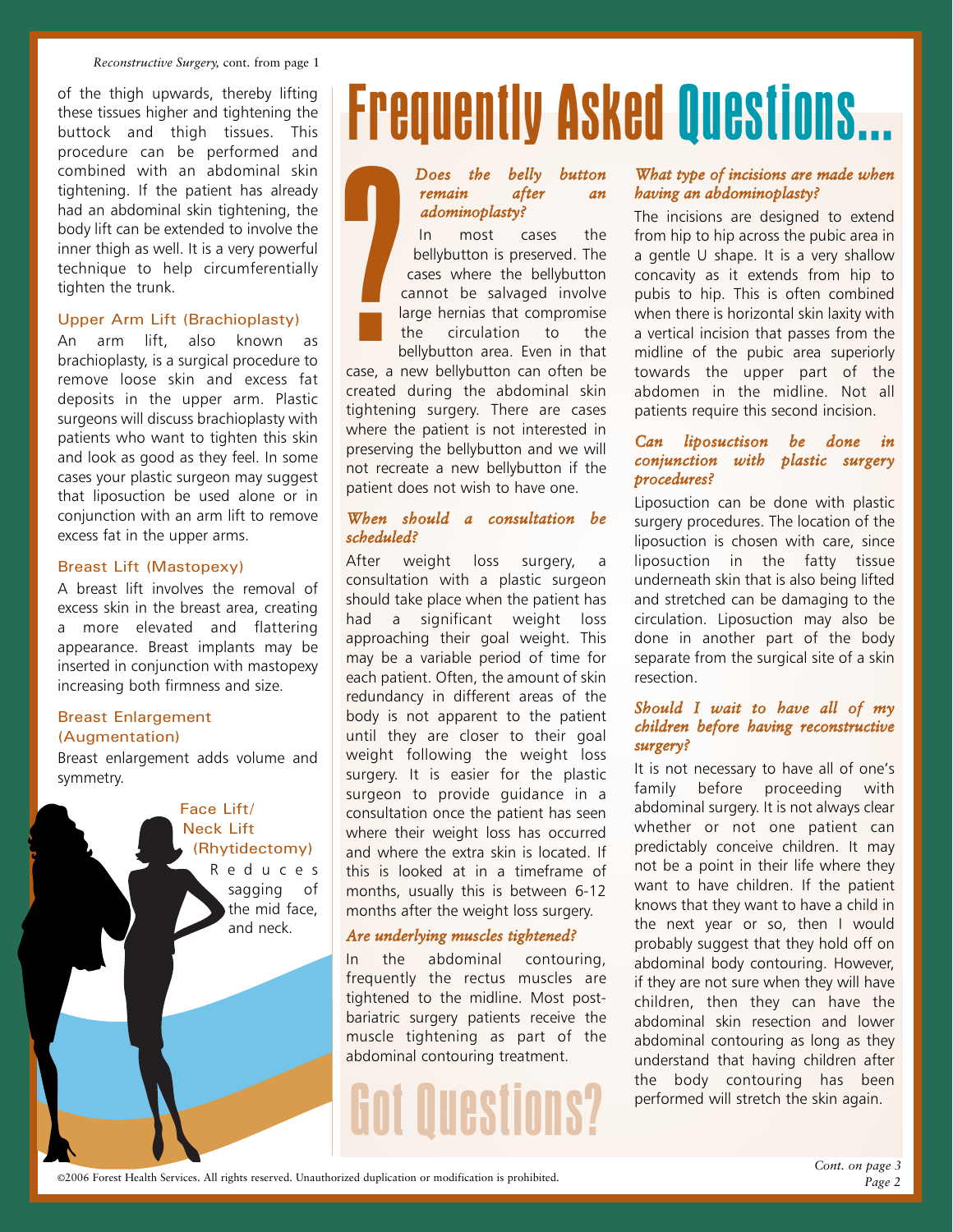# **rently Asked Questions...**

#### *What are the risks of having an abdominoplasty?*

The risks of abdominoplasty are the long incisions and the risk of delayed wound healing on the skin edges. Stretching of the skin and undermining of the skin to allow the edges to come together can take away circulation to the edges. It can lead to thickened scars or even separations in the wound. Bleeding is a less common problem. It may occur 3-5% of the time following such procedures. This is addressed with the use of drains, plastic tubes that provide a way to remove fluid from underneath the skin. Other complications include some numbness in the lower abdominal skin above the pubic area.

#### *What is the difference between reconstructive surgery and body contouring?*

Reconstructive surgery implies that a medical condition is being treated by the surgery. Body contouring surgery could involve both reconstructive surgery as well as cosmetic surgery. Body contouring surgery is a more general term. Most often the abdominal surgery is the only reconstructive portion of body contouring surgery that would be performed. Many insurance companies do not cover anything beyond the abdominal skin tightening.

#### *What are the conditions or symptoms that need documentation for third-party coverage of an abdominoplasty?*

Typically, requirements include a documented weight loss of 100 pounds or a pannus that hangs below the level of the pubis; three consecutive months of physician documented treatment for intertrigo, skin ulceration, skin necrosis, or chronic intractable low back pain that has been unresponsive to treatment and is caused by the hanging pannus (including specific over-the-counter or prescription medication that was used to treat the condition); and a six month period of stable weight. More information regarding insurance coverage can be obtained at a consultation.

# The Next Step...

*If you are ready to find out more, there are several options for you to choose from.* 

- Reconstructive surgeons frequently present seminars. These are a great opportunity to meet a surgeon, see diagrams and pictures of the different types of surgeries, ask questions, and gain a better understanding of what is possible from reconstructive surgery. Go to http://www.barixclinicsstore.com/ rcseminarregions.html find out when seminars are available and register online. If you don't see one listed in your area, let us know that you are interested.
- Surgeons often make presentations at Barix Support Groups. Be sure that you have updated your interest preferences when signing up to receive the newsletter to include monthly reminders about your local support group meeting. We will then

be sure not to miss you when sending out notices about special speakers.

- Schedule a consultation with a reconstructive surgeon by calling 800-282-0066 and ask to speak to a Patient Services Representative.
- Post your questions and experiences on the Reconstructive Surgery forum at http://www.websitetool box.com /tool/mb/barixclinicsstore.

## What's Neu

Meijer Stores have a new great tasting, no-added-sugar chocolate milk. It is sweetened with Splenda, has 9 grams of protein, a ¼ of your calcium requirements in an 8 oz serving. What a great treat that you can feel good about for your entire family.

# RECONSTRUCTIVE<br>SURGERY

**To receive a free reconstructive** surgery guide, call 800-282-**0066 or send us an email at rc@barixclinics.com with your name and contact information.**

*Our reconstructive surgery program is currently performed at all our centers in Michigan, Ohio, Illinois, Pennsylvania, and Arizona. Call us today for more information!*

**SUBSCRIBE to On Track With Barix at:** www.barixclinicsstore.com/newsletter.html